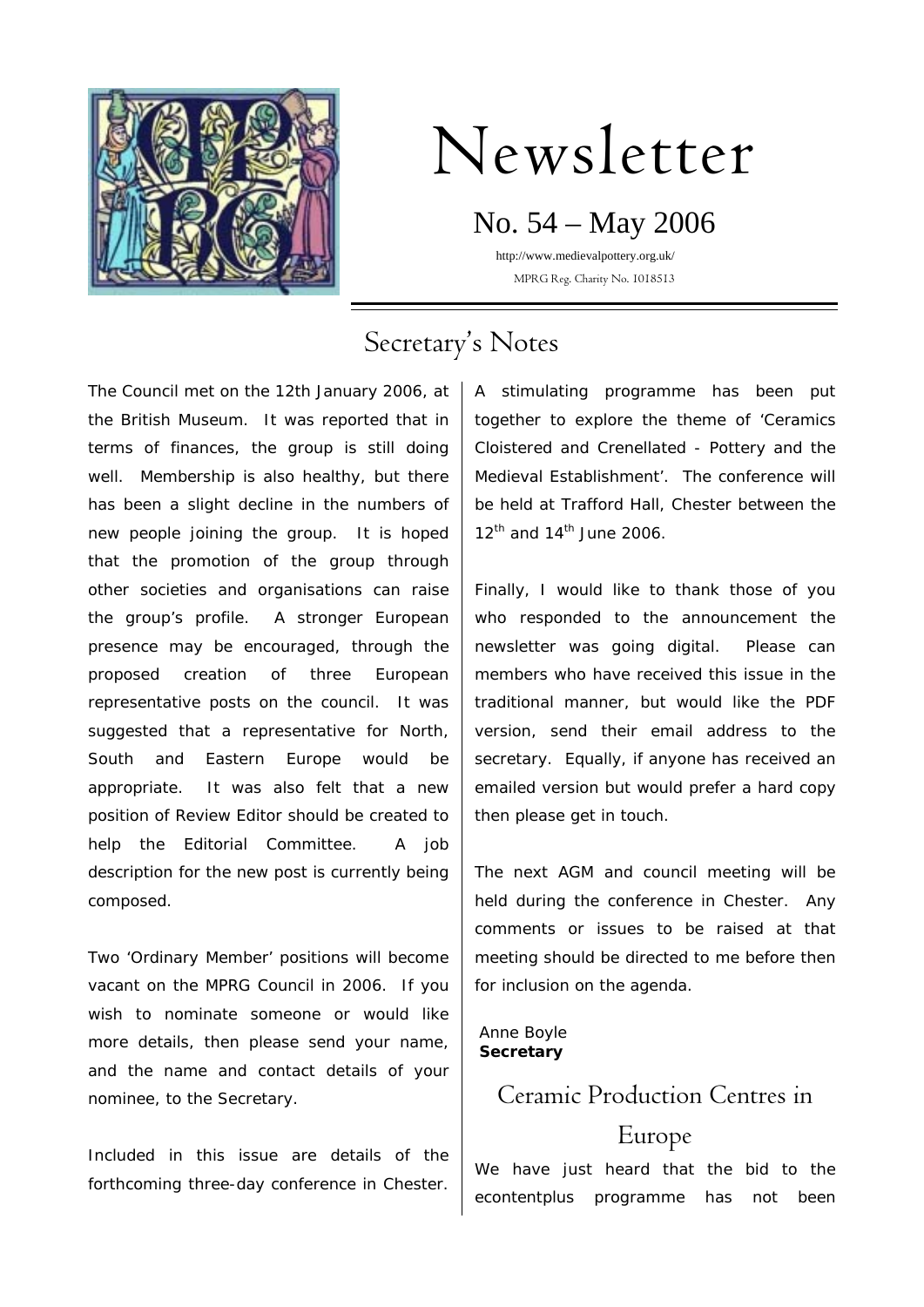successful but given the very positive response from participating countries, further European funding bodies are being investigated. Ideas on possible avenues for funding would be appreciated. Please contact the secretary Derek Hall (Derek.Hall1 @blueyonder.co.uk) or the coordinator Clive Orton (tcfa002@ucl.ac.uk) with any information.

# Archaeological PhD Research Funding Ring-fenced

The MPRG were pleased to learn and would like to highlight that since 2004 the Arts and Humanities Research Council have Ring-Fenced several areas of research for Doctoral Awards. One of the categories is 'Ancient and medieval; materials and artefacts' ON their website:

### http://www.ahrc.ac.uk/apply/postgrad/ringfenced\_doctoral\_awards.asp

The council highlights the importance of small finds in understanding our social, economic and cultural heritage. But that the number of researchers with the necessary skills to capitalise on this resource has been declining and that this trend needed reversing before the opportunity is lost.

### Portuguese Tin-Glaze Ware

Tania Casimiro from is trying to gather as much information as she can about the presence of Portuguese tin glaze ware in the British Isles. She is beginning a PhD in the autumn and would like to have gathered as much information as possible by then. If you can help please contact her. Her email is taniamanuel@mail.pt

# Brooch Jugs and Curation of Scarborough Ware

Continuing work in Newcastle-upon-Tyne by Andy Sage and Jenny Vaughan has raised two issues that they would like members to help further their research.

### **Brooch Jugs**

They know of the Scarborough Ware example from Bruges and the example from Nuneaton (McCarthy and Brooks, 1988) but they would be interested to hear of any more recently published examples which parallel these and the illustrated example below from the Castle, Newcastle upon Tyne.

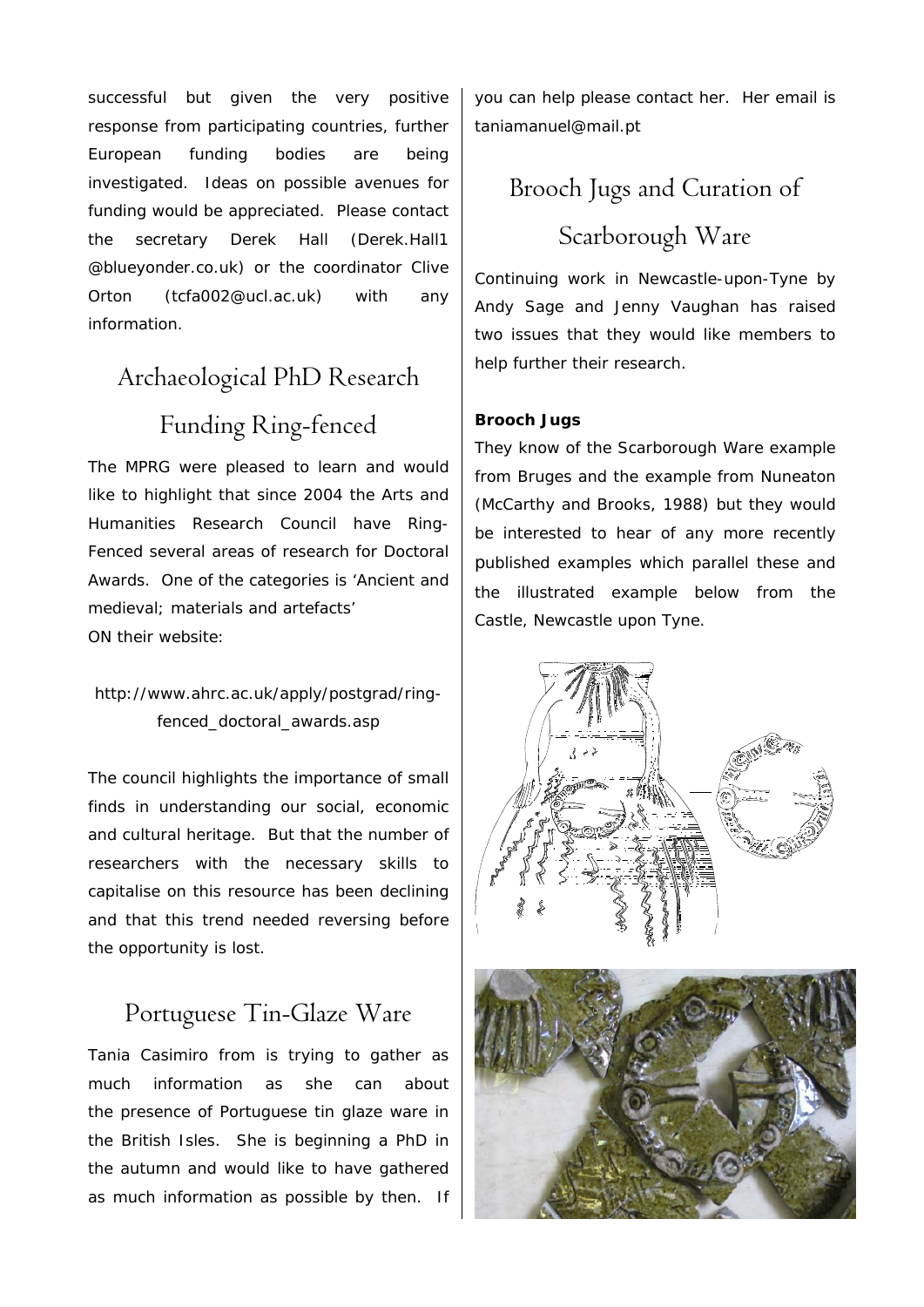The vessel is from an early to mid 14th century context in a reduced sandy fabric.

#### **Curation of Scarborough Ware**

As part of researching the factors which affect the varied distribution of Scarborough ware within Newcastle they would like to hear of any cases of Scarborough ware finds in contexts/assemblages of a date later than is common or of pieces of decoration like the anthropomorphic spout illustrated from sites which otherwise contain very little Scarborough ware in order to try and understand the social significance of the type on consumer sites.



If you have any examples or ideas that you think might be helpful please contact Andrew (andrew.sage@dunelm.org.uk) or Jenny (jen.ncas@virgin.net).

Society for Post-Medieval Archaeology Rivista di Archeologia Postmedievale International Conference, 25-27 May 2006: **Italy and Britain between Mediterranean** 

### **and Atlantic worlds: Leghorn – 'an English port' Gran Bretagna e Italia tra Mediterraneo e**

#### **Atlantico: Livorno – 'un porto inglese'**

As part of the Society for Post-Medieval Archaeology's 40th anniversary celebrations, SPMA is organising - together with the Italian journal *Archeologia Postmedievale* and in association with the Medieval Pottery Research Group - an international conference at the Tuscan port of Livorno in Italy.

The conference will gather on Wednesday evening, 24 May, and after two days of papers and tours of Livorno's housing and defences, will on Saturday morning visit the Ceramics museum at Montelupo. The conference will be held in the Magazzino dei Bottini dell'Olio, which was the state olive oil warehouse in the  $18<sup>th</sup>$  century. The MPRG has organised a session entitled *Ceramic Connections*. More details, the programme and application form are available on the MPRG website:

http://www.medievalpottery.org.uk/livorno3.pdf

### The Derbyshire Ware Project

The Derbyshire Ware Project is an experimental archaeology programme. The Project will construct and fire a replica Romano-British Derbyshire Ware pottery kiln and try to recreate Derbyshire Ware pots.

We are serious in our research aims and certain that the DWP will produce valuable archaeological results, but the Project will also be entertaining and educational for all its participants. There will be lots of work to do